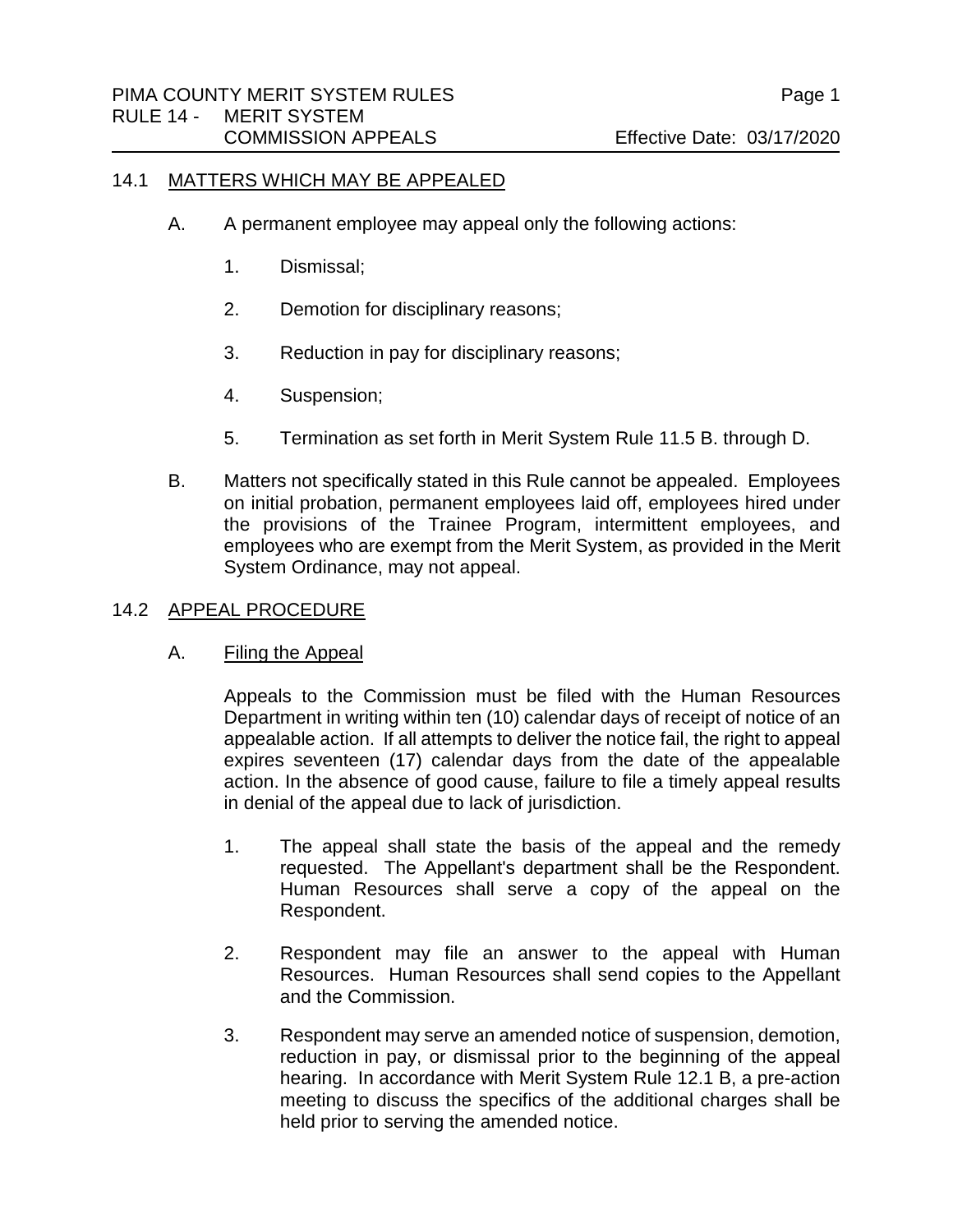4. The Appellant may submit a written request to Human Resources to withdraw the appeal at any time prior to the decision by the Commission.

## B. Hearing Officers/Commission

Appeals may be heard by a Hearing Officer, who shall be a Commission member, or by the Commission, as determined by the Chair, and in accordance with appeal hearing guidelines adopted by the Commission.

## C. Time for Hearing

Within twenty (20) calendar days after receiving the appeal, the Commission shall set a date for a hearing of the appeal.

## D. Notice of Hearing; Continuance

- 1. Written notice of the time, date, place of hearing and the name of the Hearing Officer, if applicable, shall be mailed by Human Resources to the Appellant and Respondent at least fourteen (14) calendar days before the date of such hearing.
- 2. Either Respondent or Appellant may request in writing that a hearing set pursuant to these Rules be continued.
- 3. Failure to request a continuance in conformance with these Rules, and subsequent failure by either party to appear at the time and place set for hearing, may result in dismissal of the case upon motion of either party, or on motion of the Hearing Officer/Commission.
- 4. A hearing may be continued by the Hearing Officer or, if the hearing is to be conducted by the Commission, by the Chair or designee.

# E. Nature of Hearing

1. Each hearing shall be held pursuant to ARS §38-431 and ARS §11- 356 and in accordance with appeal hearing guidelines adopted by the Commission. The technical rules of evidence and court procedure shall not apply to the proceedings, except that irrelevant, immaterial, incompetent, or unduly repetitious evidence, or evidence protected by the rules of privilege recognized by law, may be excluded.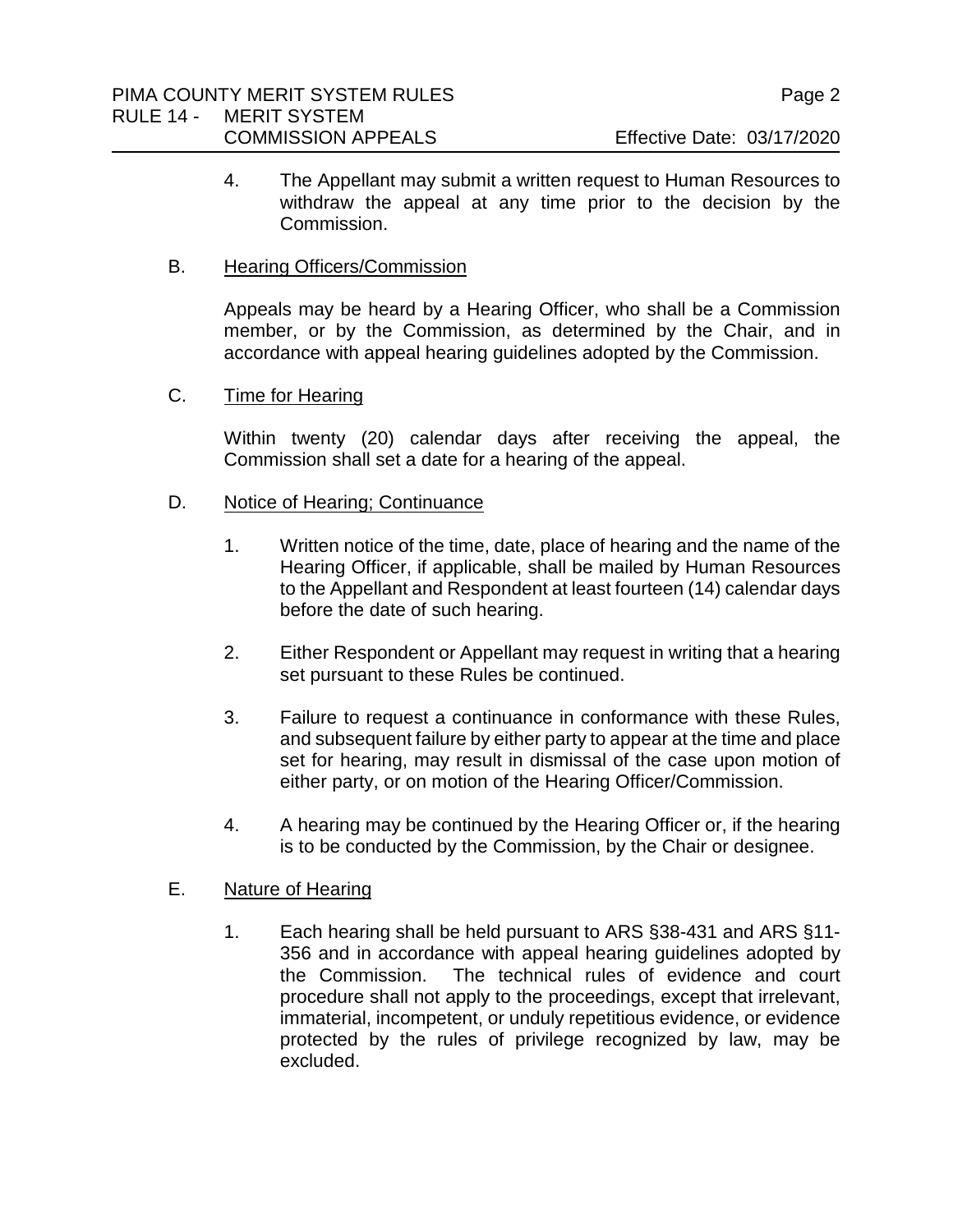# PIMA COUNTY MERIT SYSTEM RULES PIMA COUNTY MERIT SYSTEM RULES RULE 14 - MERIT SYSTEM

- 2. All testimony at the hearings shall be recorded manually or by mechanical or electronic device. The Commission shall pay all charges incurred in connection with the presence of a court reporter or the utilization of mechanical or electronic devices, excluding, however, the costs of the preparation of all or any part of any transcript. The cost of a copy or copies of any such transcription shall be paid by the party or parties ordering the same.
- 3. In the event there is a dispute as to the Commission's jurisdiction to hear the appeal, the Commission shall decide the jurisdiction issue prior to hearing the appeal.
- 4. The Commission may request the Chair of the Board of Supervisors to issue subpoenas to compel attendance of any person and the production of any books, papers, or any other evidence relating to any investigation or hearing authorized by these Rules in accordance with the power of the Board pursuant to ARS §11-218. Pursuant to ARS § 12-2212, any member of the Commission may issue subpoenas to compel the attendance of witnesses and/or the production of documentary evidence. In the event that any person fails to appear and/or produce a document in response to said subpoena, any member of the Commission may, by affidavit setting forth the facts, apply to Superior Court for relief.
- 5. Upon the motion of any Appellant or Respondent, any witnesses not at the time under examination may be excluded from the hearing room. The Appellant, Respondent, their attorneys, or other representatives, shall not be excluded.
- 6. Witnesses other than employees, who are subpoenaed to attend a hearing or investigation, are entitled to the same fee as is allowed witnesses in civil cases of the State of Arizona. If a witness is subpoenaed by any Hearing Officer on his/her own motion, fees and mileage may be paid from funds of the Commission upon presentation of a duly executed claim. If a witness is subpoenaed upon request of the Appellant or Respondent, the fees and mileage shall be paid by the party requesting the witness. Reimbursement to County employees subpoenaed as witnesses shall be limited to payment of mileage, if appropriate, by the party requesting the witness.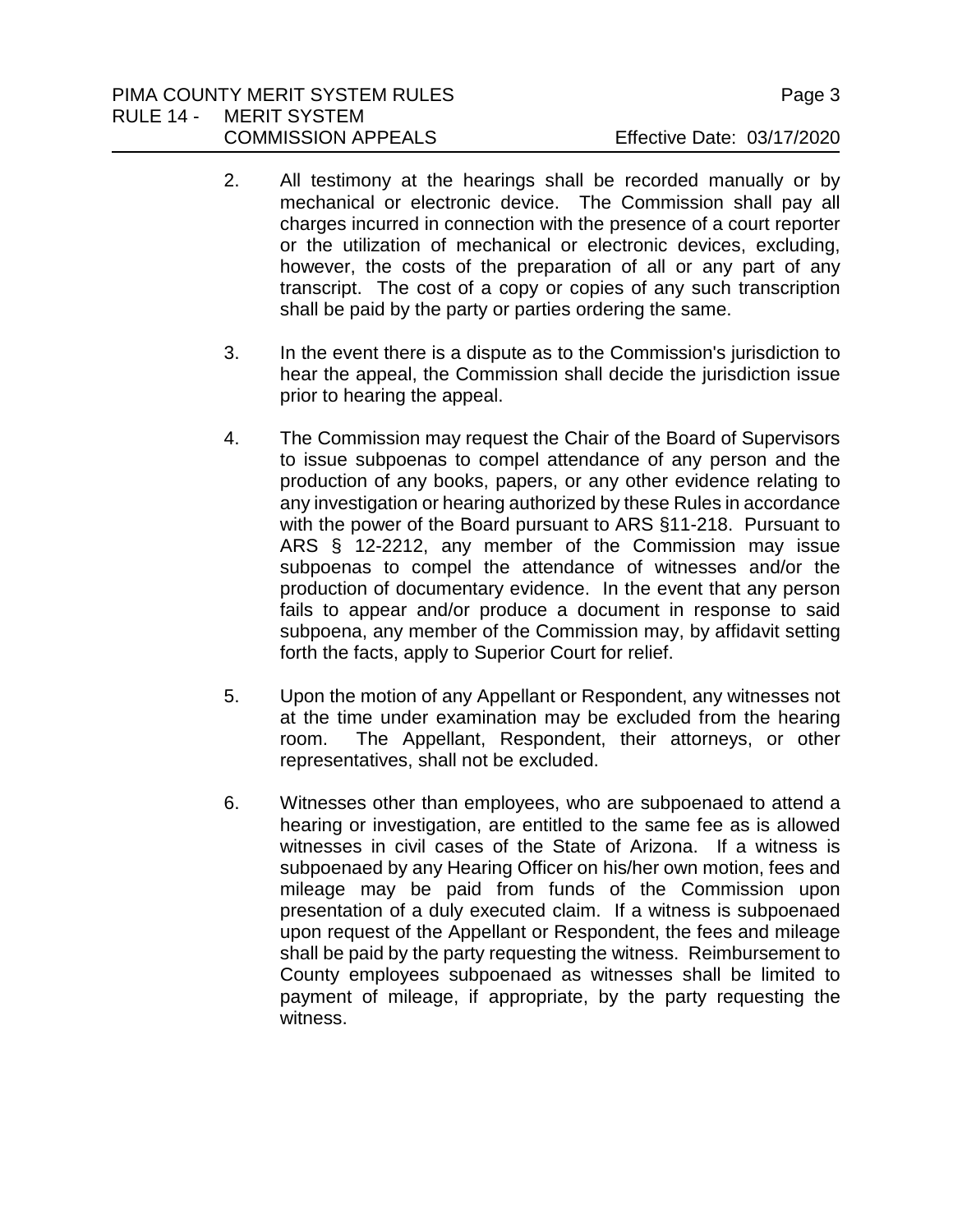#### 14.3 DEPOSITIONS; DISCOVERY

## A. Depositions

If a witness does not reside within Pima County or within one hundred (100) miles of the place where the hearing or investigation is to be held, is out of state, or is too infirm to attend the hearing or investigation, any party, at his/her own expense, may cause a deposition to be taken. If the presence of a witness cannot be procured at the time of the hearing or investigation, the deposition may be used in evidence by either party or the Commission.

# B. Discovery by Appellant

Upon Appellant's written request, received by the Respondent not less than seven (7) business days before the hearing, with a copy of said request to the Commission, any Appellant in any appeal before the Commission shall be entitled to receive, subject to payment of reasonable expenses, not less than four (4) business days before the hearing, copies of the following documents:

- 1. The Appellant's entire personnel file, including any personnel file or files retained by offices other than Human Resources;
- 2. All memoranda, writings, other documents or printed or recorded materials prepared by or for the Respondent as a result of the events underlying the disciplinary action which is the subject of the appeal, except those which are protected by privilege. In the event any such memoranda, writings, or other documents are claimed by the Respondent to be privileged, the Respondent shall identify each such memorandum, writing, or other document, and inform the Commission and the Appellant;
- 3. Any and all documents which the Respondent intends to utilize as an exhibit at the hearing.

# C. Discovery by Respondent

Upon Respondent's written request, received by the Appellant not less than seven (7) business days before the hearing, with a copy of said request to the Commission, any Respondent in any appeal before the Commission shall be entitled to receive, subject to payment of reasonable costs, not less than four (4) business days before the hearing, copies of the following documents:

1. All memoranda, writings, or other documents or printed or recorded materials prepared by or for the Appellant as a result of the events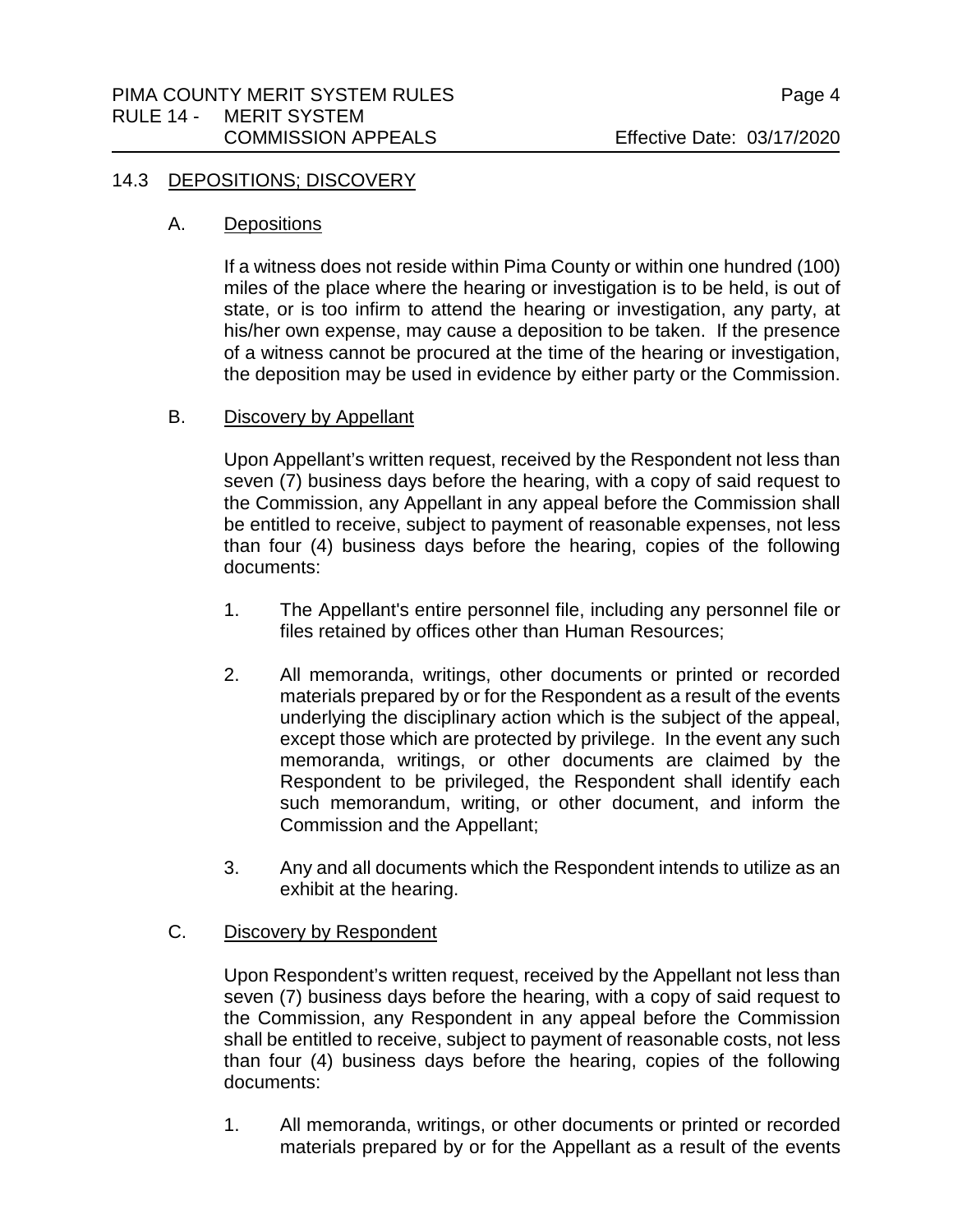underlying the disciplinary action and pending appeal, except those which are protected by privilege. In the event any such memoranda, writings, or other documents are claimed by the Appellant to be privileged, the Appellant shall identify each such memorandum, writing, or other document, and inform the Commission and the Respondent.

- 2. Any and all documents which the Appellant intends to utilize as exhibits at the hearing.
- D. Non-Compliance

Failure to comply with the discovery requirements may result in postponement of the hearing and/or exclusion of evidence.

E. Pre-hearing Conference

After the discovery called for in sections B. and C. above, but not less than two (2) business days before the hearing, the parties shall meet to identify witnesses and exhibits, agree to admissibility of exhibits, to stipulate to those facts not in dispute, and to discuss possible settlement. In the absence of good cause, the failure by either party to cooperate in such a conference may result in the exclusion of evidence, the cancellation of the hearing by the Hearing Officer, chair, the chair's designee, or Commission, and/or the granting of other relief by the hearing officer, chair, the chair's designee, or Commission, including the dismissal or granting of the appeal. Any decisions by the hearing officer, chair or chair's designee must be written and served within ten (10) business days and shall advise the parties of the right to file a written request for reconsideration by the commission, within ten (10) business days. If a written request for reconsideration is timely filed, the commission shall consider the matter and issue a written decision affirming or overruling the decision of the hearing officer, chair, or designee.

- 14.4 Decision by Commission
	- A. Motion to Dismiss
		- 1. An appeal may be dismissed on motion of respondent for good cause including:
			- a. The action taken against the appellant is not appealable under section 14.1(A).
			- b. The appellant has no right to appeal under section 14.1(B).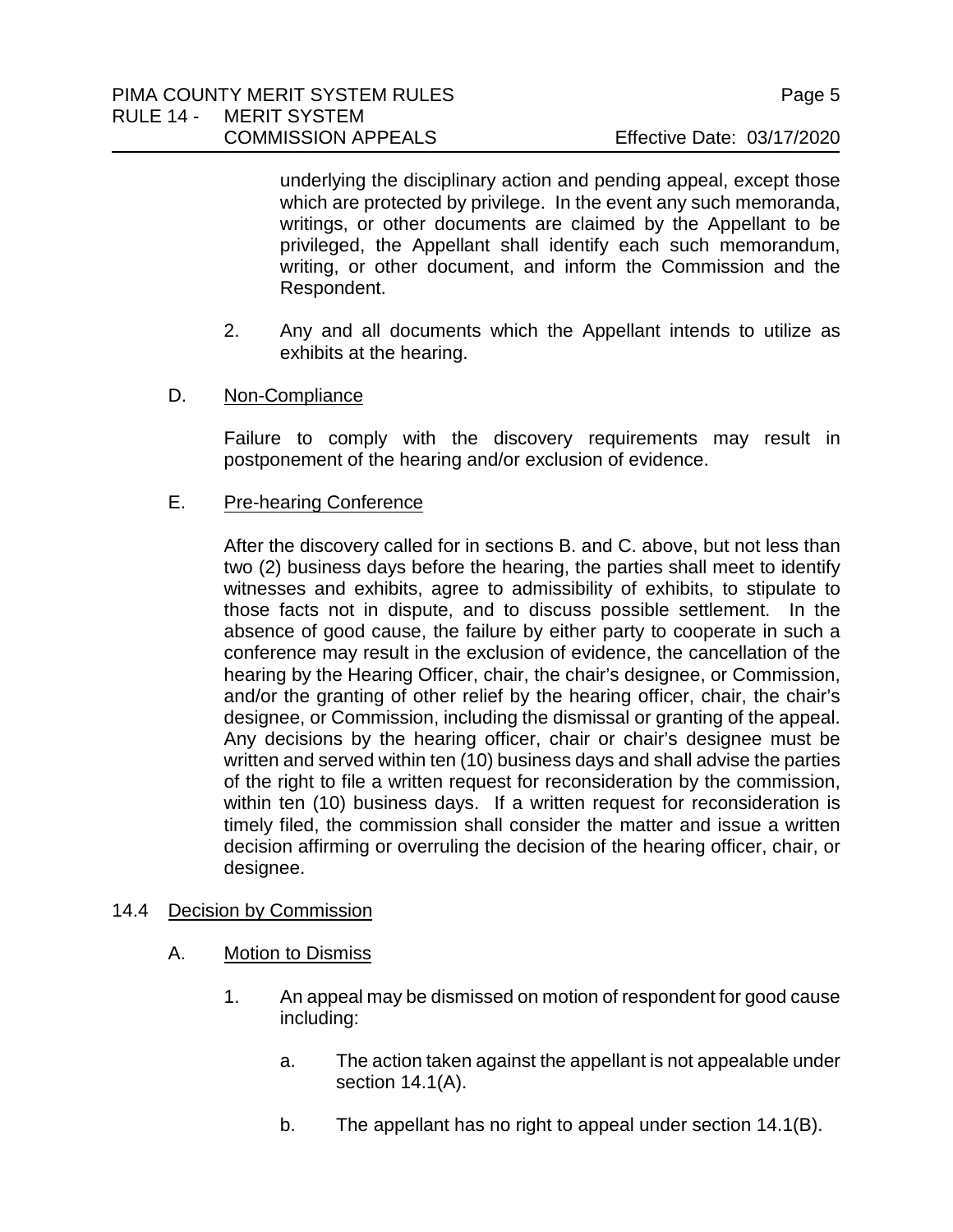- c. The appellant did not timely file the appeal under section  $14.2(A)$ .
- d. The appellant did not cooperate in the pre-hearing conference under section 14.3(E).
- e. The respondent has voluntarily withdrawn the disciplinary action.
- f. The commission otherwise lacks jurisdiction to hear the appeal.
- 2. The appellant shall have ten (10) business days after mailing of the motion to respond. After the appellant has submitted a response, or if, after ten (10) business days no response has been filed, the motion to dismiss may be granted by the hearing officer, or, if the hearing is to be conducted by the commission, by the chair or designee. The hearing officer, chair, or designee shall submit a written decision on the motion to dismiss and serve the decision on all parties. The written decision must advise the parties of the right to request, in writing, within ten (10) business days, reconsideration by the commission.
- 3. Within ten (10) business days of mailing of the decision, either appellant or respondent may request reconsideration by the commission. If the motion to dismiss is granted, and no request for reconsideration is timely filed, the decision of the hearing officer, chair, or designee shall become a final decision of the commission.
- 4. If a party timely files a request for reconsideration, the commission shall consider the motion to dismiss and shall issue a written decision affirming or overruling the decision of the hearing officer, chair, or designee.
- 5. The commission shall not consider the merits of the appeal until the written decision on the motion to dismiss is final.
- B**.** If, after the hearing, the Commission determines that there was just cause for the action imposed, then the order shall be affirmed. If the Commission determines that there was not just cause for the action taken either: (1) because some or all of the charges were not proven to the satisfaction of the Commission; and/or (2) whether or not all of the charges were proven, the action imposed was, in the sole discretion of the Commission, too severe, then the order shall be revoked or modified. The Commission shall have the power to direct appropriate remedial action and shall do so after